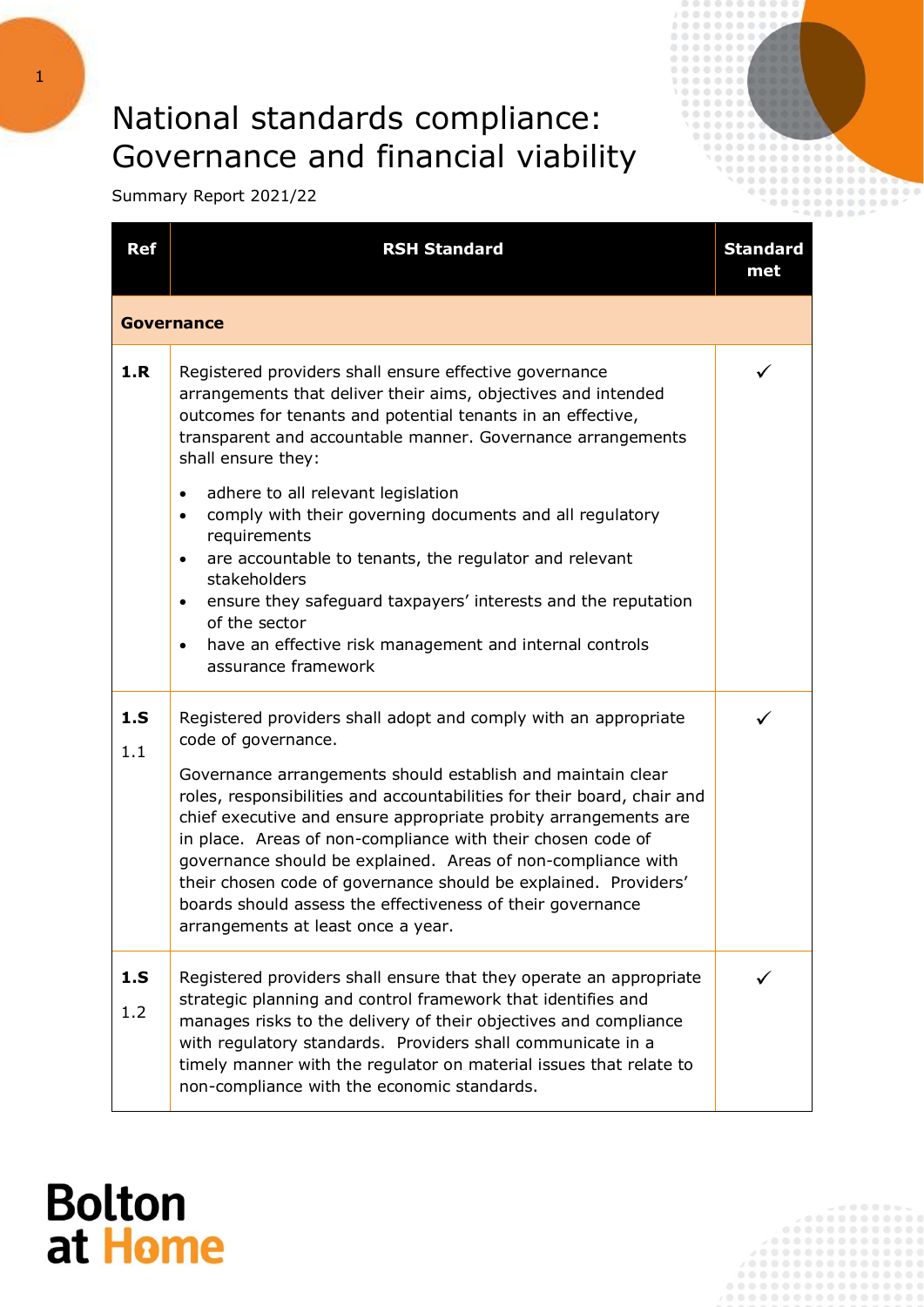| <b>Ref</b> | <b>RSH Standard</b>                                                                                                                                                                                                                                                                                                                                                                                                                                                                                                                                                                                                                                                                                                                                                                                                                                                                                                                                                                                                                                                                                                                                       | <b>Standard</b><br>met |
|------------|-----------------------------------------------------------------------------------------------------------------------------------------------------------------------------------------------------------------------------------------------------------------------------------------------------------------------------------------------------------------------------------------------------------------------------------------------------------------------------------------------------------------------------------------------------------------------------------------------------------------------------------------------------------------------------------------------------------------------------------------------------------------------------------------------------------------------------------------------------------------------------------------------------------------------------------------------------------------------------------------------------------------------------------------------------------------------------------------------------------------------------------------------------------|------------------------|
| 1.S<br>1.3 | Registered providers shall provide accurate and timely returns to<br>the regulator, including an annual report on any losses from<br>fraudulent activity, in a form determined by the regulator.                                                                                                                                                                                                                                                                                                                                                                                                                                                                                                                                                                                                                                                                                                                                                                                                                                                                                                                                                          | ✓                      |
| 1.S<br>1.4 | Where there is a non-regulated element, the registered provider<br>shall demonstrate to the regulator that it has in place effective<br>mechanisms (such as commitments, undertakings or other<br>assurances between itself and the non-regulated element) which<br>ensure that:<br>it is and will be able to comply with the regulator's standards<br>$\bullet$<br>and other regulatory requirements<br>its ability to meet the regulator's standards and other<br>$\bullet$<br>regulatory requirements is not and cannot be prejudiced by the<br>activities or influence of the non-regulated element<br>in the event that the registered provider does not or may not<br>$\bullet$<br>be able to comply with the regulator's standards or other<br>regulatory requirements:<br>the non-regulated element will give any necessary<br>$\circ$<br>support or assistance to enable compliance, and<br>the registered provider has the ability to require the<br>$\circ$<br>support or assistance of the non-regulated element to<br>enable compliance<br>In some situations it may be appropriate for the regulator to be a<br>party to such arrangements. |                        |
|            | <b>Financial viability</b>                                                                                                                                                                                                                                                                                                                                                                                                                                                                                                                                                                                                                                                                                                                                                                                                                                                                                                                                                                                                                                                                                                                                |                        |
| 2.R        | Registered providers shall manage their resources effectively to<br>ensure their viability is maintained.                                                                                                                                                                                                                                                                                                                                                                                                                                                                                                                                                                                                                                                                                                                                                                                                                                                                                                                                                                                                                                                 |                        |
| 2.S<br>2.1 | Registered providers shall ensure that:<br>effective controls and procedures are in place to ensure<br>$\bullet$<br>security of assets and the proper use of public funds<br>effective systems are in place to monitor and accurately report<br>$\bullet$<br>delivery of their plans<br>the risks to delivery of financial plans are identified and<br>$\bullet$<br>effectively managed                                                                                                                                                                                                                                                                                                                                                                                                                                                                                                                                                                                                                                                                                                                                                                   |                        |
| 2.2        | Registered providers shall ensure that they have a robust and<br>prudent business planning and control framework. Through this<br>framework they will ensure:                                                                                                                                                                                                                                                                                                                                                                                                                                                                                                                                                                                                                                                                                                                                                                                                                                                                                                                                                                                             |                        |

## **Bolton**<br>at Home

2